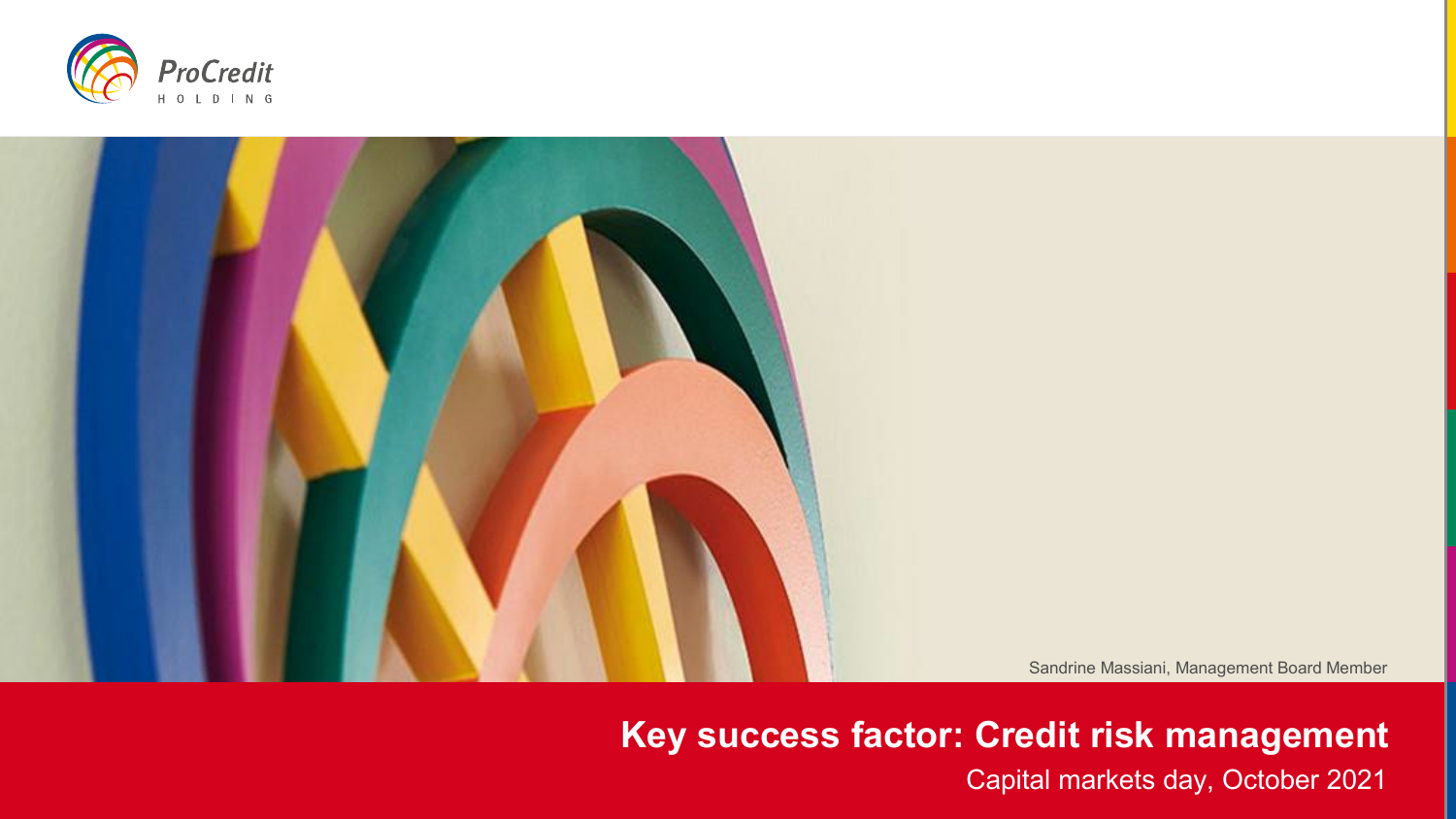

# **Track record of high-quality loan portfolio based on prudent risk management**

# **ProCredit loan portfolio with strong risk indicators …**



### **… leading to consistently low risk cost …**

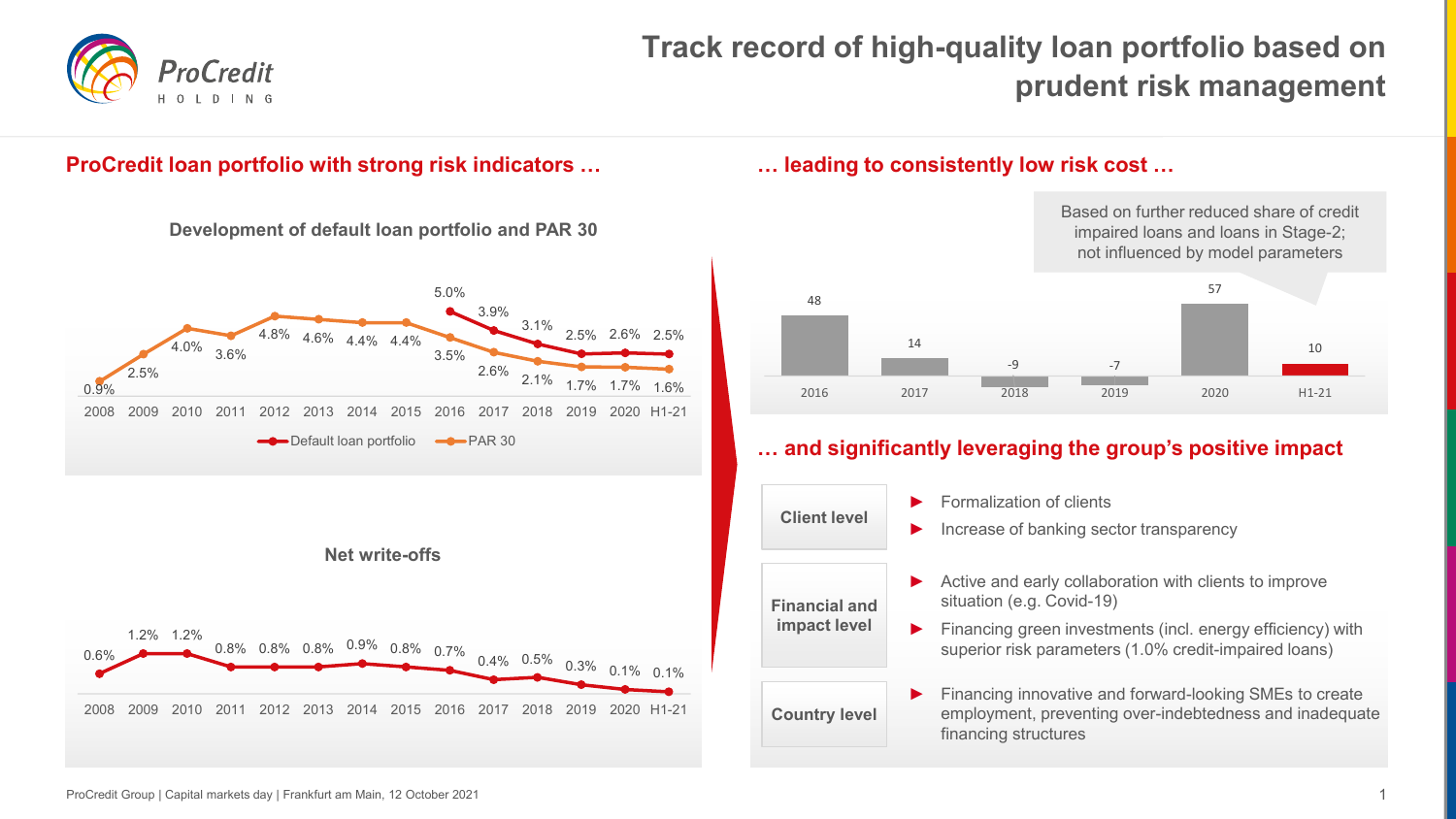

# **Unique focus on SME clients and strong institutional setup as key success factors**

# **ProCredit key success factors of credit risk management**

| <b>Careful selection of clients</b>        | Holistic client assessment                                           | <b>Structured lending process</b>                  | <b>Qualified staff</b>                             |
|--------------------------------------------|----------------------------------------------------------------------|----------------------------------------------------|----------------------------------------------------|
| <b>Strict client selection</b>             | 360° integrated view on client<br>situation                          | <b>Strict assessment standards</b>                 | Comprehensive and<br>regular training              |
| Trusted, long-term client<br>relationships | No scoring or automized lending,<br>but strong technological support | Robust decision-making<br>processes and monitoring | Agile and systematic<br>exchange of best practices |

# **Strong business focus on SME segment …**



# **… as clear differentiating factor**

- ► Competitors in ProCredit markets continuing to either focus on highmargin consumer lending based on automated decision-making processes,
- ► and/or on large ticket corporate finance
- ► SME segment requiring a tailor-made assessment and approach to lending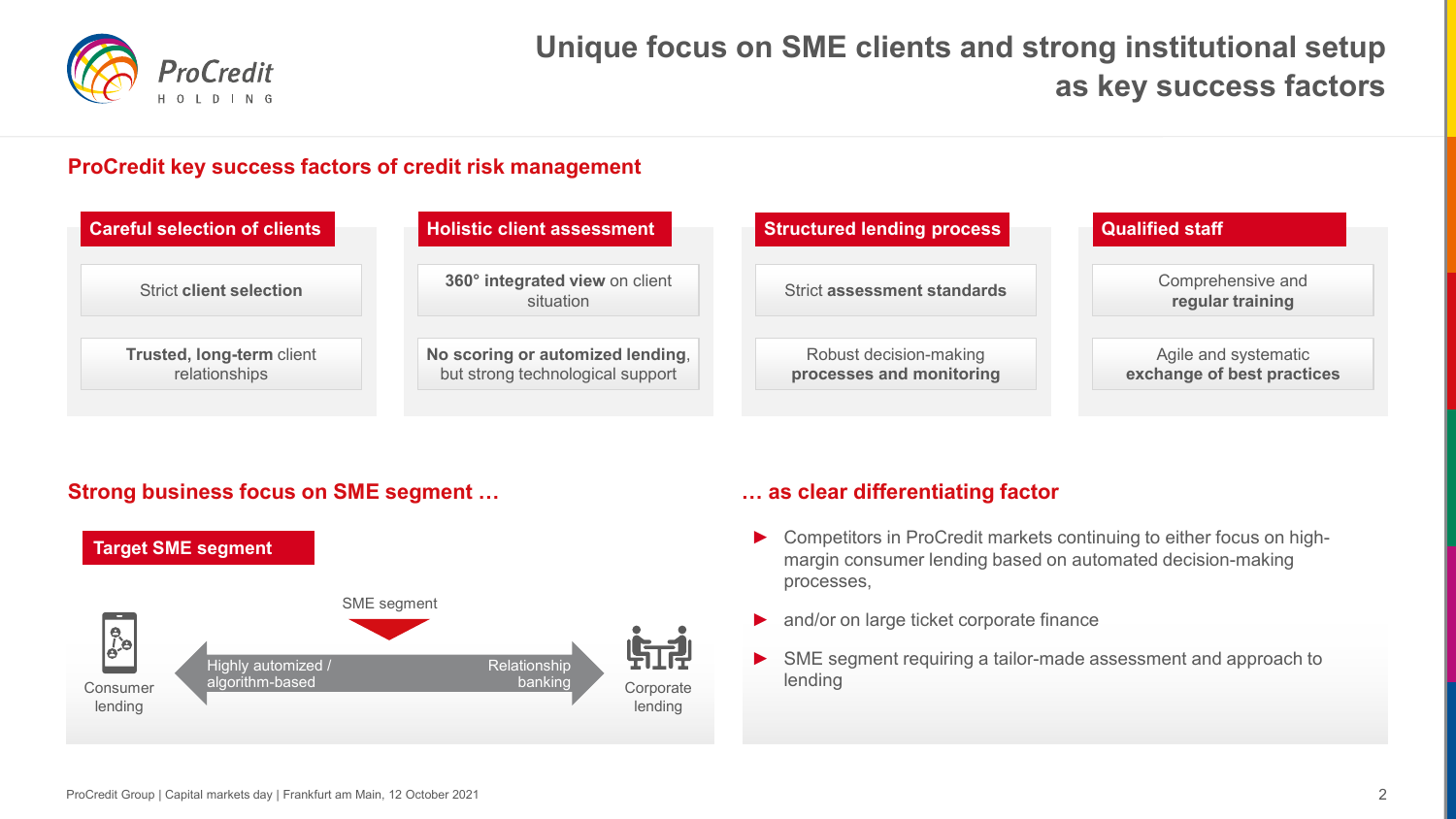

# **Key success factor: Careful selection of clients**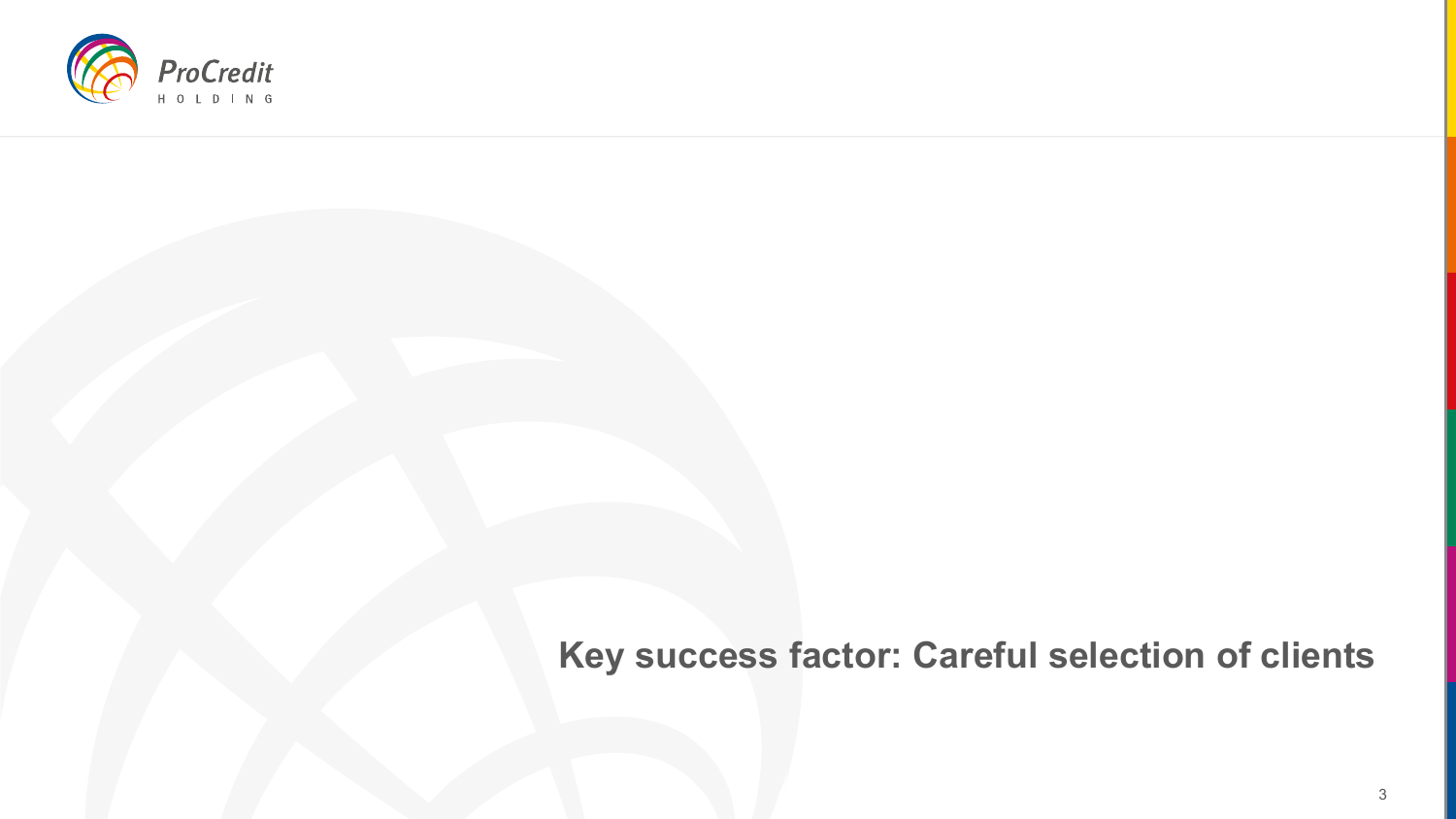

# **Strict client selection as basis for long-term client relationships**



# **Key metrics underlining group's approach to credit risk**



### **Client selection is key**

- Willingness to enter into a trustful long-term relationship as key precondition (openness, transparency, partnership approach)
- Minimum requirements (exclusion list) as well as value-driven aspects to ensure joint vision
- Careful client selection followed by gradual engagement with new clients (e.g. credit limits)

# **Long-term client relationships beneficial for both our clients and ProCredit**

- Building a deep and broad understanding the client over time
- ► Reliable banking partner also in challenging times due to good knowledge of client's business, underlying strengths and long-term payment capacity
- Potential for joint and diversified growth in business as SME clients grow and expand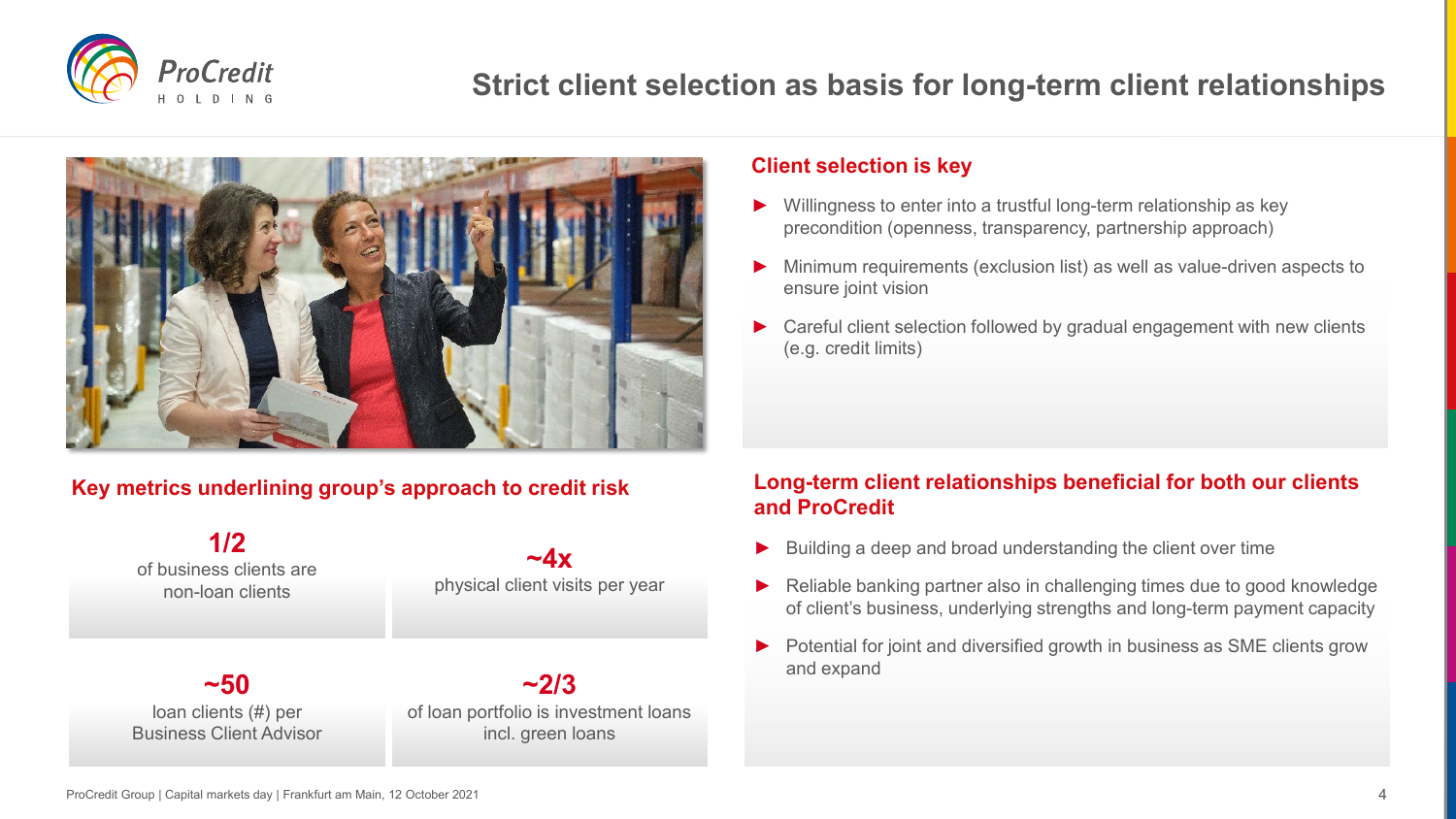



#### **No business relationship shall be established or maintained with clients engaged in any of the following activities:**

#### **Unethical practices and labour conditions:**

- 1. Production or activities involving harmful or exploitative forms of forced labour/harmful child labour, discriminatory practices, or practices which prevent employees from lawfully exercising their rights of association and collective bargaining;
- 2. Production or trade of narcotics;
- 3. Production or trade in weapons (including hunting weapons) and munitions;
- 4. Gambling (including online gambling), casinos and equivalent enterprises;
- 5. Issuance of cryptocurrencies or operation of cryptocurrency exchange platforms;
- 6. Prostitution and any business for which the primary business activity is related to pornography;
- 7. Reproduction clinics and other medical institutions engaged directly or indirectly in surrogacy (e.g. through intermediation or other systematic facilitation) or other ethically questionable medical treatment, including genetic material modification and manipulation or mitochondrial replacement therapy and practices commodifying human organs

#### **Activities detrimental to health, safety and the environment:**

- 1. Production or trade in or use of un-bonded asbestos fibres or asbestos-containing products;
- 2. Production or trade in products containing polychlorinated biphenyls;
- 3. Production or trade in pharmaceuticals, pesticides/herbicides and other hazardous substances subject to international phase-outs or bans;
- 4. Production or trade in radioactive materials (including storage and treatment of radioactive wastes), business or activities relating to the nuclear industry or nuclear materials;
- 5. Unsustainable fishing;
- 6. Shipment of oil or other hazardous substances in tankers which do not comply with International Maritime Organization (IMO) requirements;
- 7. Activities involving the release of genetically modified organisms into the natural environment without approval being given by competent authorities or where the relevant authority has declared itself as GMO free;
- 8. Trade in wildlife or wildlife products regulated under CITES;
- 9. Operation of hunting activities;
- 10. Transboundary movements of waste prohibited under international law;
- 11. Any type of hydropower plants with a production capacity higher than 15 MW and storage hydropower plants with large dams;
- 12. Production or trade in ozone-depleting substances subject to international phase-out;
- 13. Unsustainable logging;
- 14. Exploitation of diamond mines and commercialization of diamonds, when the host country has not adhered to the Kimberley agreement (KPCS) or other similar international agreements on extractive resources;
- 15. Underground mining to extract metals, coal, oil shale and other minerals;
- 16. Charcoal making with other methods than the retort method (use of sealed metal containers)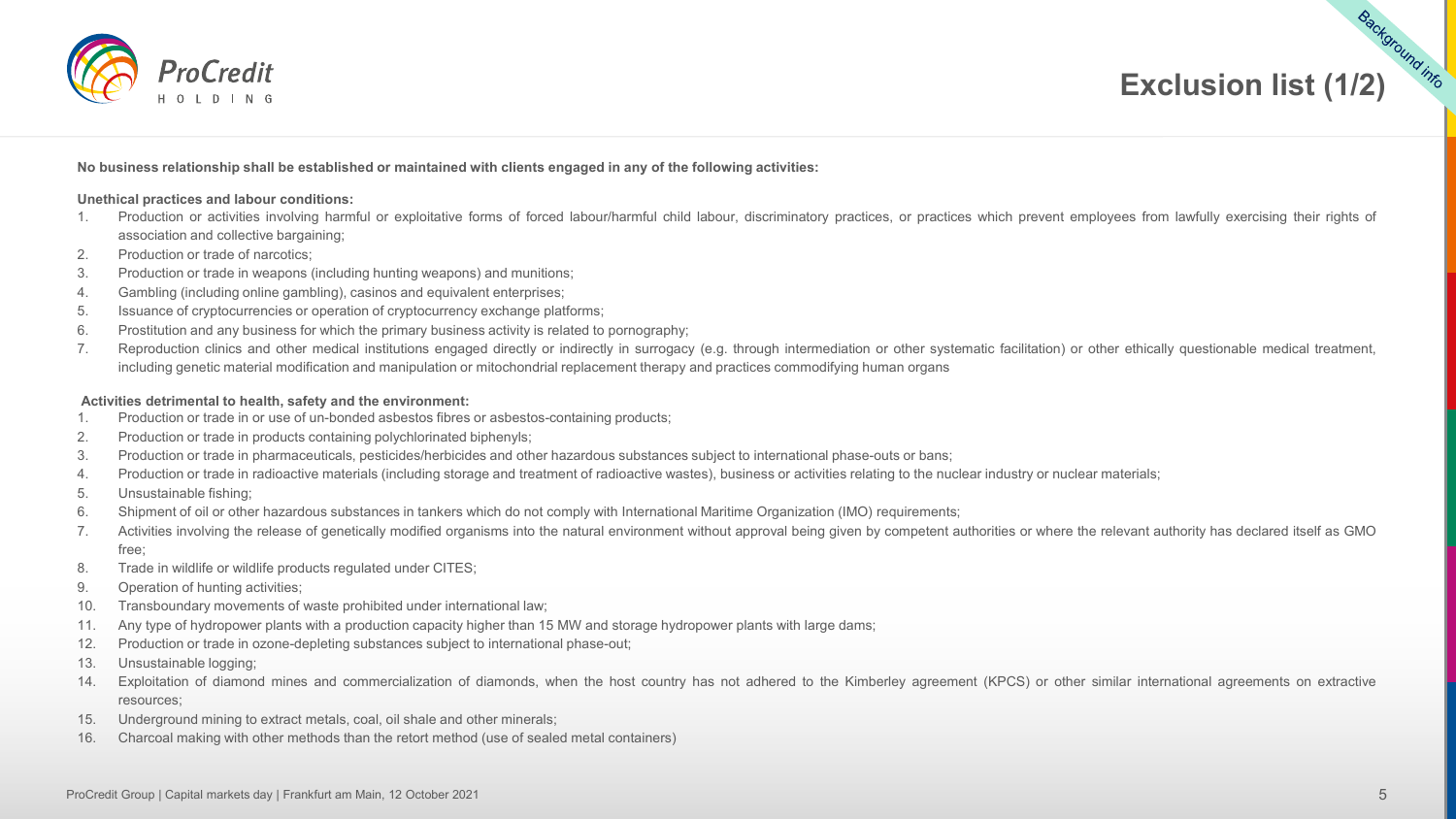



#### **No business relationship shall be established or maintained with clients engaged in any of the following activities:**

#### **Activities having a negative impact on the community:**

- 1. The production or trade in any product or activity deemed illegal under host country (i.e. national) laws or regulations or international conventions and agreements, including without limitation, legislation or conventions relating to the protection of biodiversity resources or cultural heritage;
- 2. Activities within, adjacent to, or upstream of land occupied by indigenous peoples and/or vulnerable groups, such as lands and watercourses used for subsistence activities such as livestock grazing, hunting or fishing;
- 3. Activities which may affect adversely sites of cultural or archaeological significance;
- 4. Activities involving involuntary resettlement;

#### **Legal entities engaged in any of the following activities shall not be financed:**

- 1. Major production of or trade in alcoholic beverages (excluding beer and wine);
- 2. Major production of or trade in tobacco;
- 3. Activities within or adjacent to designated protected areas classified under IUCN Category I IV ;
- 4. Producers of single-use plastic items or of plastic granulates used for the manufacture of products that are prohibited from placement on the market according to the Directive (EU) 2019/904 of the European Parliament and of the Council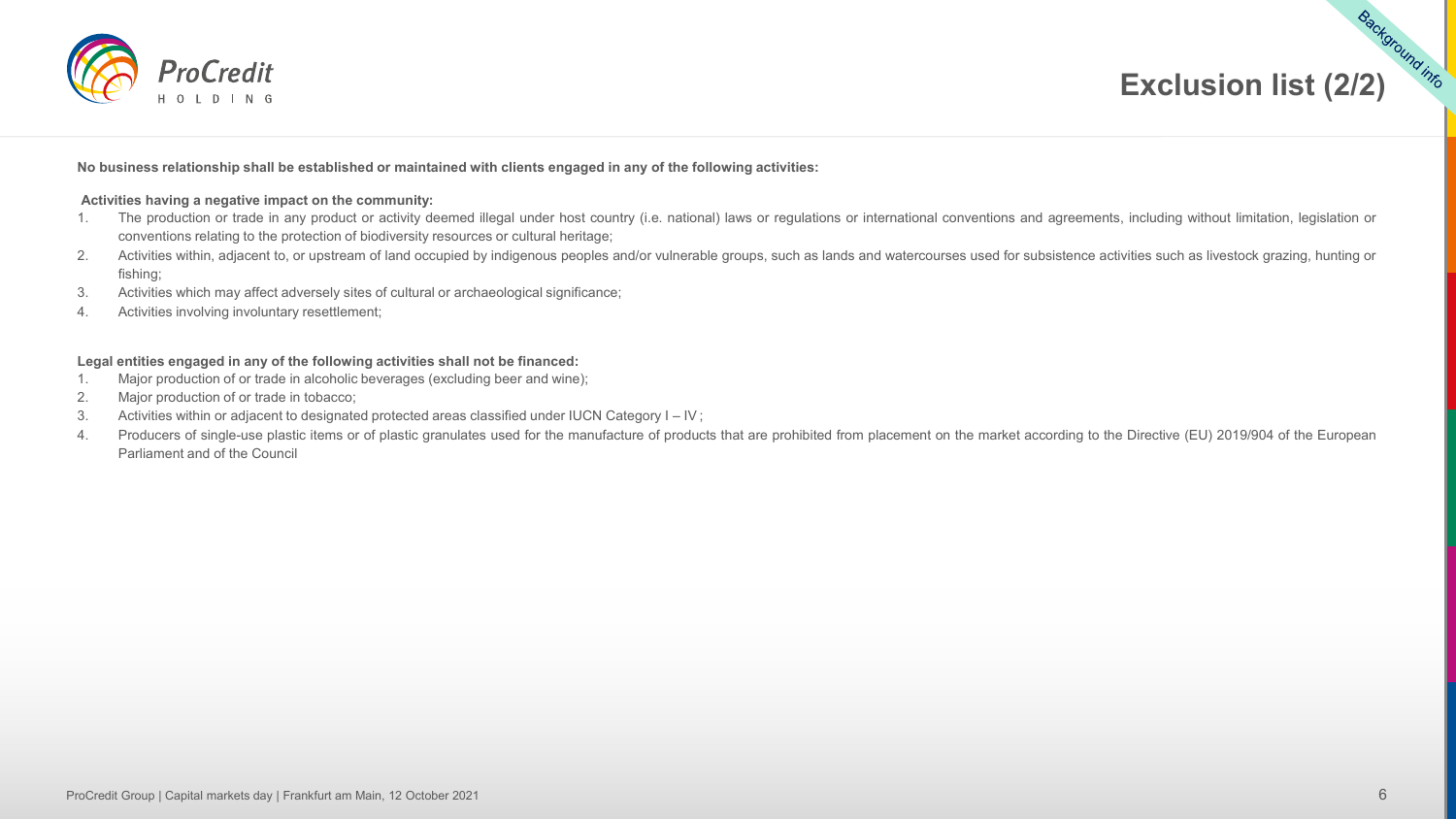

# **Key success factor: Holistic assessment of clients**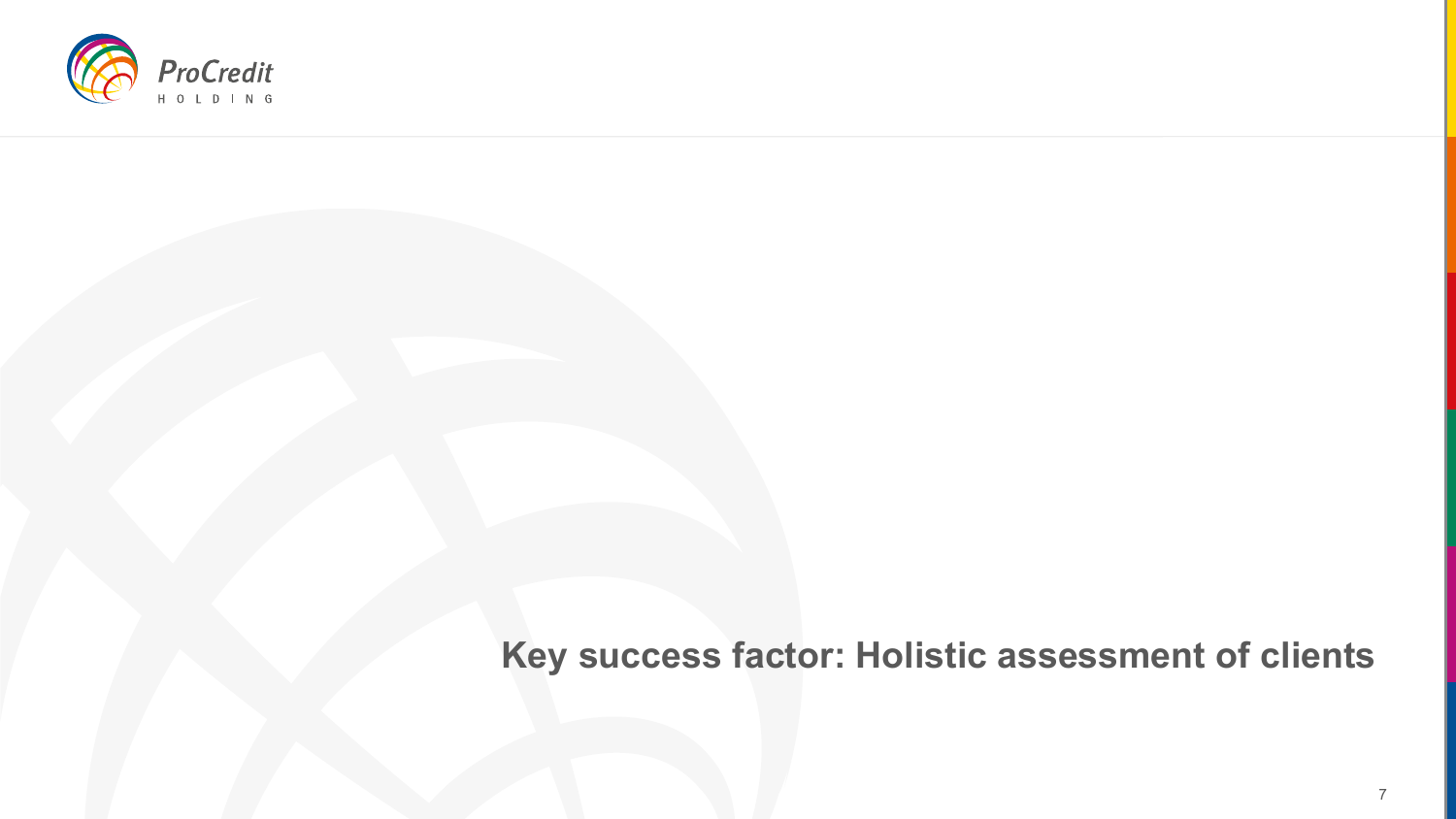# **360° integrated view on client situation in all cases**



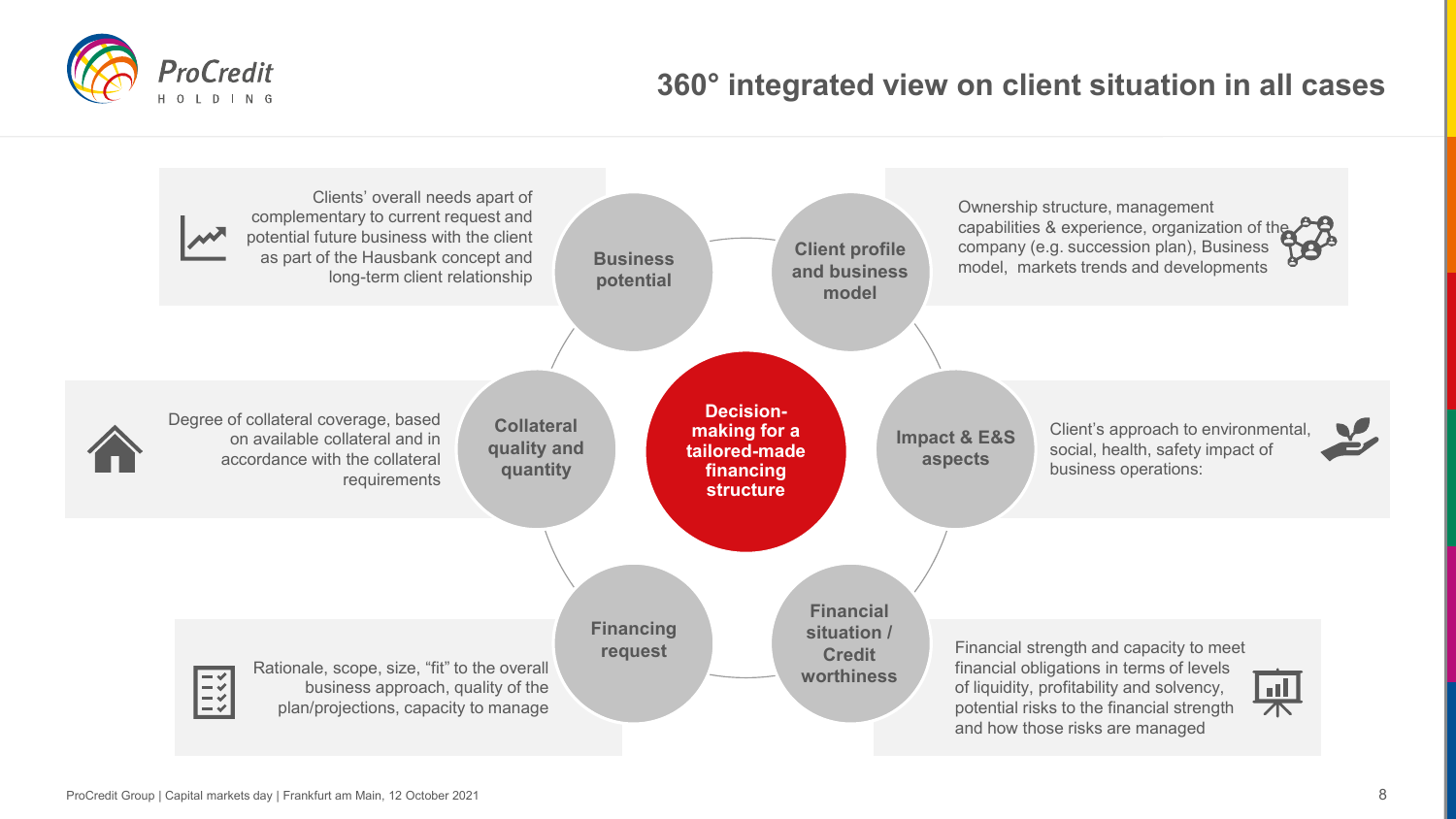

# **Strict standards for credit decisions – ESG criteria part of all decisions**

**Focusing on the client – not the product**

- ► Client-centric approach with time invested in client relationship
- BCAs are able to 'advise' clients and are the first line of defense

### **Good financials as condition sine qua non – but not sufficient**

- Sustainable financials / ability to repay as basis for credit worthiness
- Risk classification system is  $60\%$  quantitative  $40\%$  qualitative

### **No collateral-based financing**

- Collateral as second line of defence
- ► Conservative approach to collateral requirements and valuation, with all valuations done by selected contracted external companies

# **Credit decisions based on 3 main principles … … with ESG criteria as integral part of decision-making process for all clients**



### **Business loan portfolio by environmental risk category**

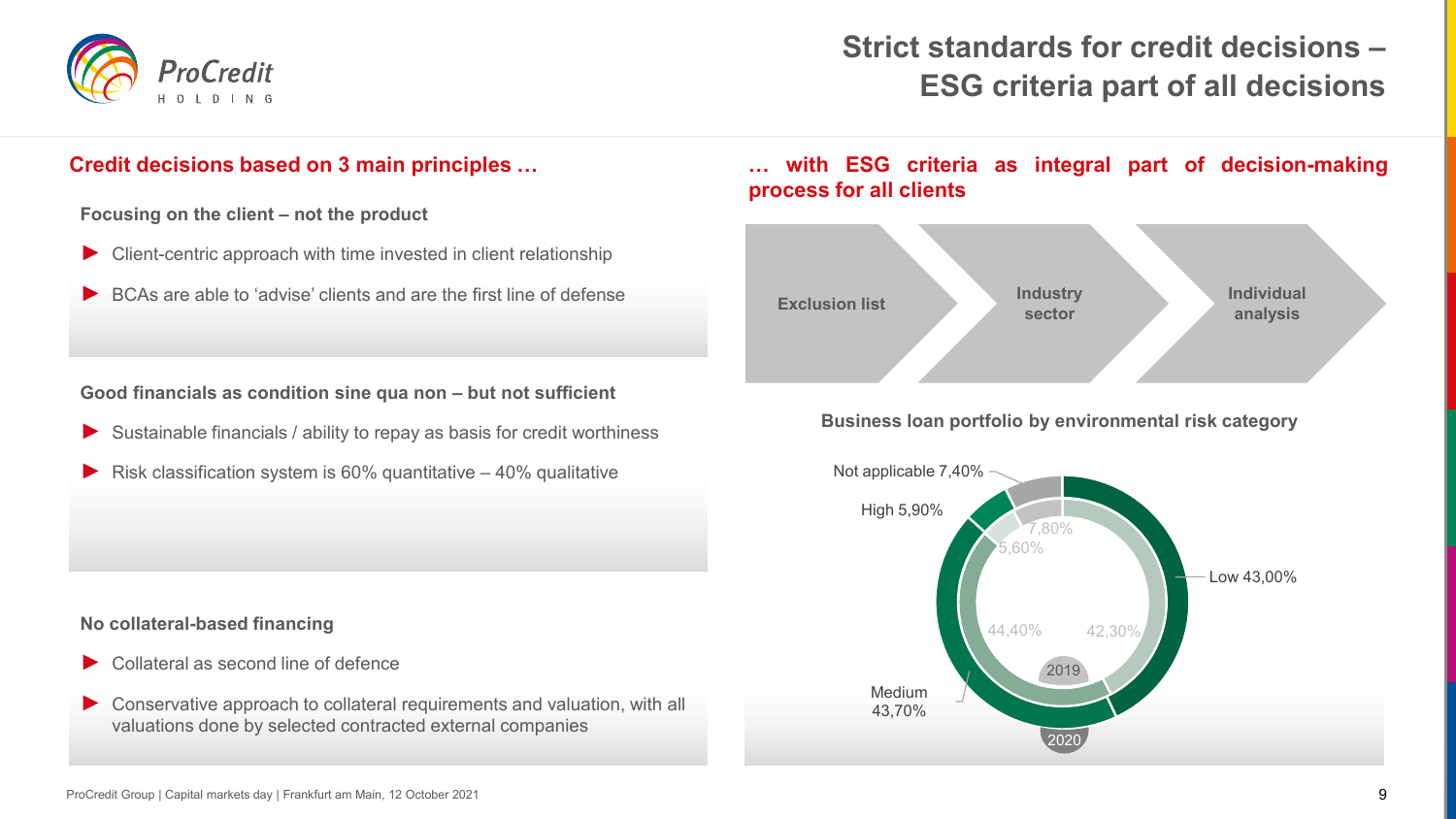

**Key success factors: Structured lending processes and qualified staff**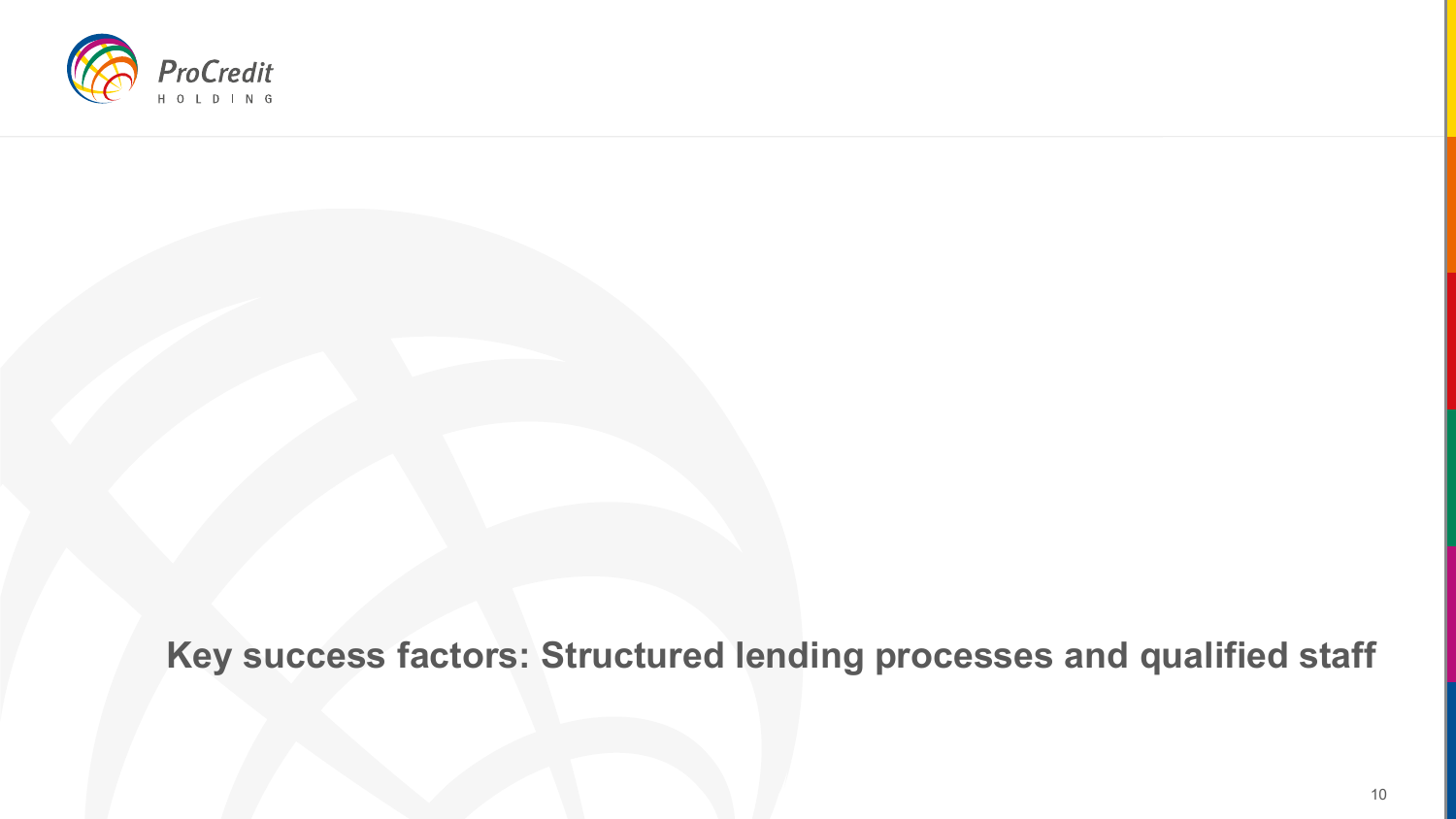

# **Robust credit risk set-up combined with highly qualified staff**

# **Highly structured processes in line with German requirements**

# **Strong focus on risk assessment within credit risk staff …**



## **… supported by vast staff experience and continuous training**

**8.7 years** average experience at ProCredit

**4.6 years** seniority at credit risk position

# **67 hours**

of training per annum per credit risk staff (2020)

**96%** of credit risk staff English proficiency (level B or higher)

### **Key components of structured lending and monitoring process**

- Segregation of front / back-office functions (up to management level)
- Complete documentation of risk assessment
- Credit decisions taken by credit committee members whose experience and expertise are regularly checked
- ► Systematic early identification of risks (EWI)
- Comprehensive and regular monitoring of exposures and repayments
- Strict standards for intensified management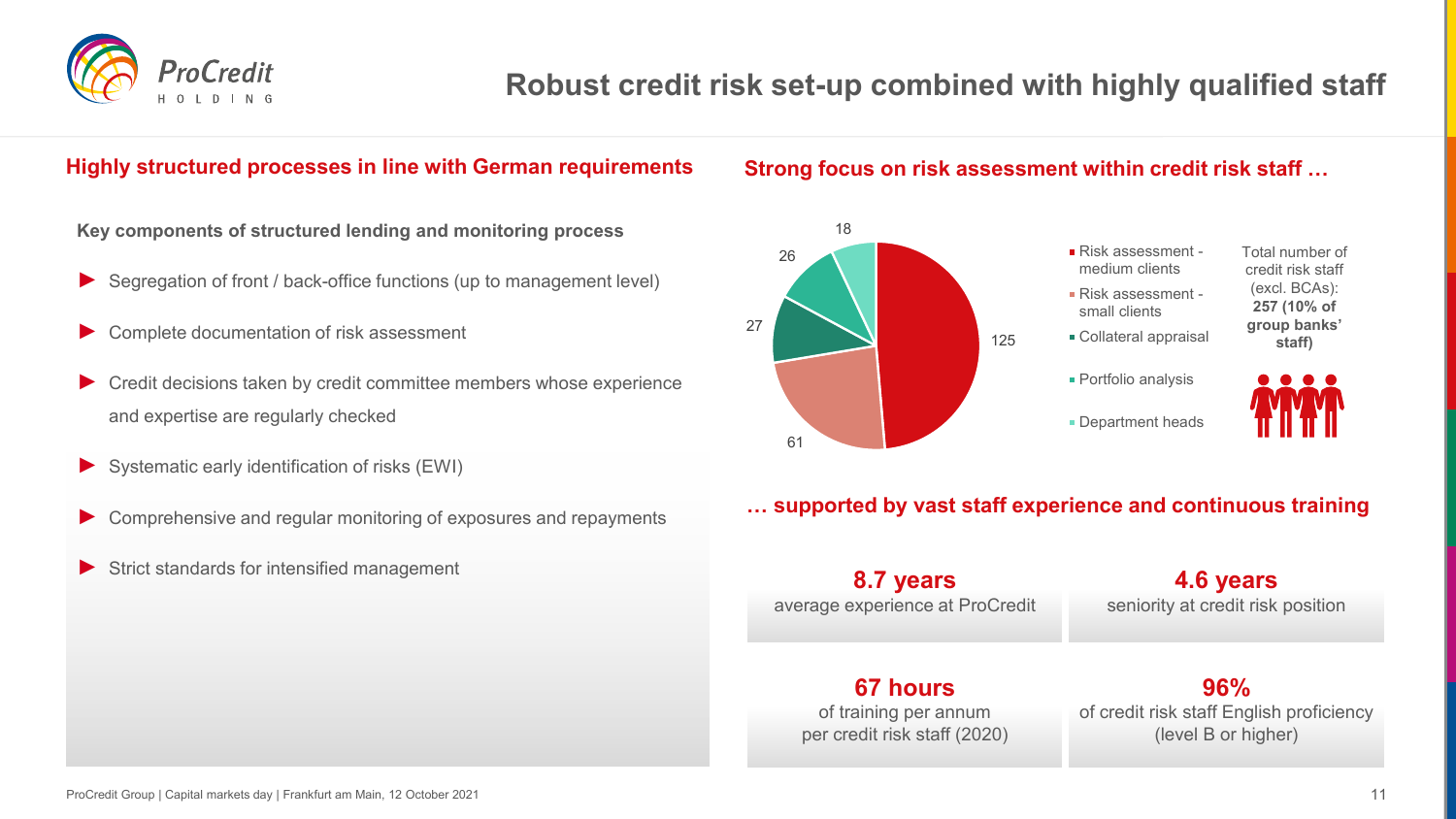# **Green loan portfolio with increasing contribution to strong loan growth and low risk cost Example 1: Green loan portfolio**

# **Three main categories of the ProCredit green loan portfolio with overall strong growth dynamics**



# **Superior risk metrics as a result of unique internal focus and expertise in green lending**

**1.0%** credit impaired loans, significantly lower than overall portfolio of 2.5%

**3.4%** loans in Stage 2, considerably lower than overall portfolio of 4.4% **Key strengths in green lending translating into structural low risk cost**

- Green loans NOT a separate product, but embedded in the regular credit analysis process as for all other loans
- Selection of clients, with forward looking, innovative SME clients in focus who fully embrace environmental issues
- Investment into lower risk areas (e.g. energy efficiency and cost reduction)
- Strong internal focus and expertise, with internal trainings of all BCAs, technical experts, limited required support from external consultants
- Strong use case of 'Hausbank' concept, with long-term and trusted client relationships at the core and BCAs and technical experts enabled to advise clients

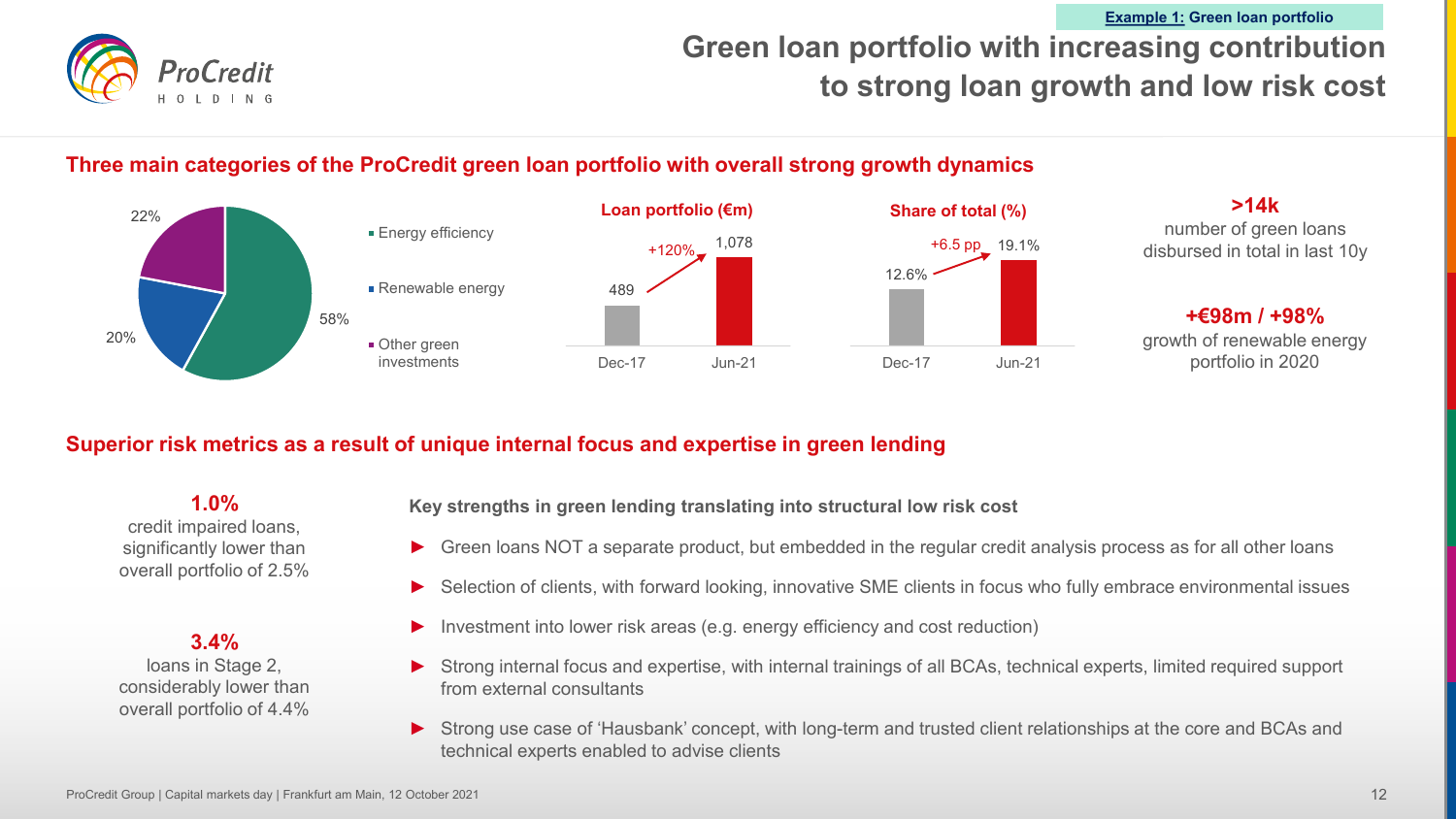

# **Stringent credit risk set-up allowing for fast and individual actions during pandemic Example 2: Covid-19 crisis management**

# **Extremely robust processes even during unprecedented pandemic driven mainly by**

- Close customer relationship
- Structured and agile lending and monitoring processes

# **Swift actions taken already before end Mar-20…**

- Fast communication with each single client
- Group approach to moratoria, structured identification of potential risks and intensified monitoring

## **… and from Apr-20 onwards**

- ► (Conservative) implementation of moratoria
- Covid-19 (intensified) monitoring implemented and RC update
- Additional short-term working capital financing
- Timely restructuring when relevant

### **Case study: Restructuring during Covid-19**

- ► **Client**: Spa and medical centre for physical health and therapy
- ► **Size**: 2,000 beds
- ► **Liabilities to banks**:



EUR 2.4m, of which ProCredit exposure 90%

- **Covid-19 category:** sector high, financials low, final high considering impact on sector in general
- **Development:** Company was fully restricted to operate from Mar-20 to Oct-20. Restrictive measures were lifted partially in Oct-20 allowing the client to operate at 40% capacity
- **Restructuring activities:** Bank offered 9 month moratoria and decreased installments in the first 8 months of 2021, respective prolongation of initial maturity
- **Outlook:** Client is expected to continue recovery in rest of 2021 and 2022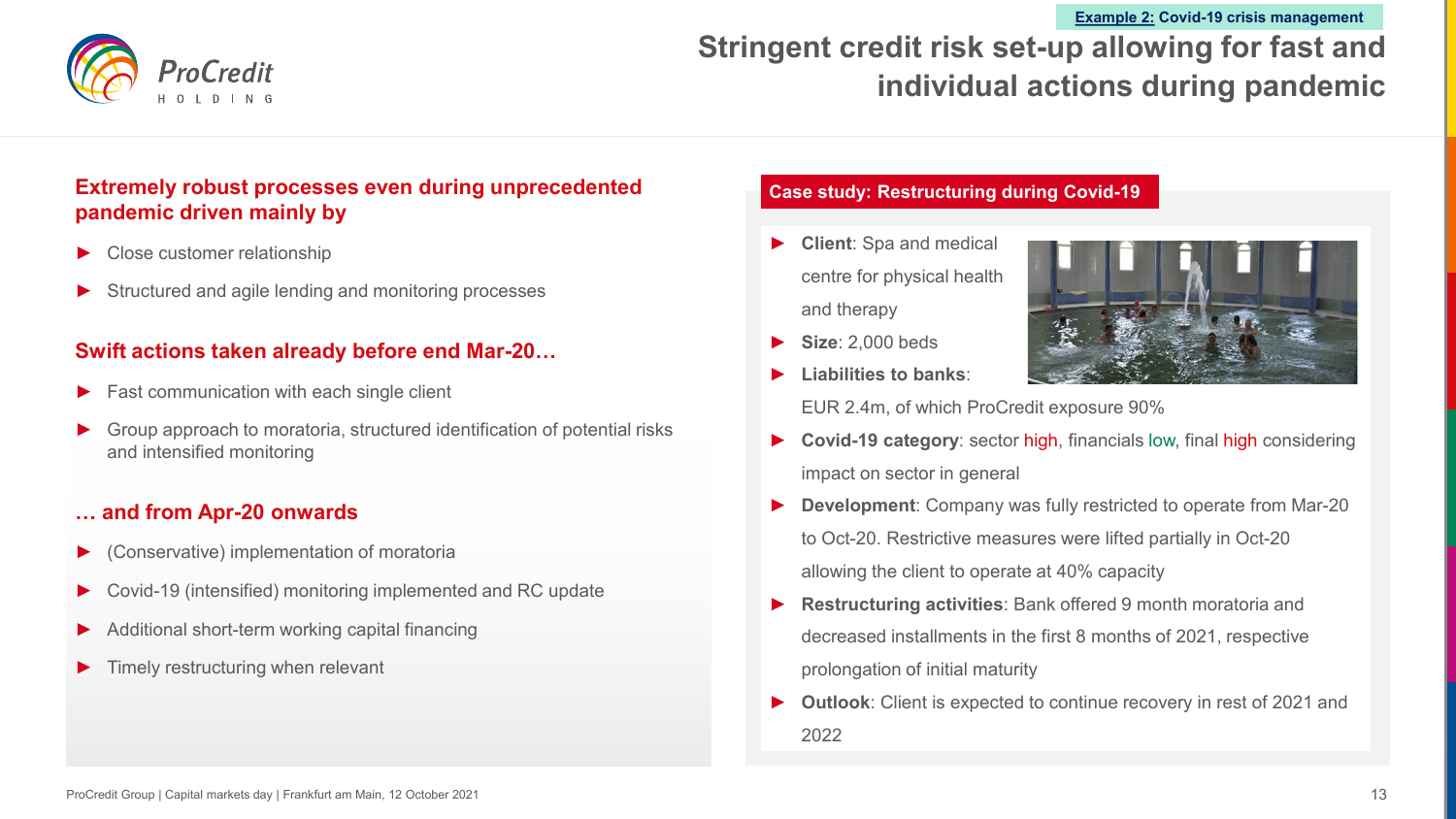

# **Thank you for your attention**

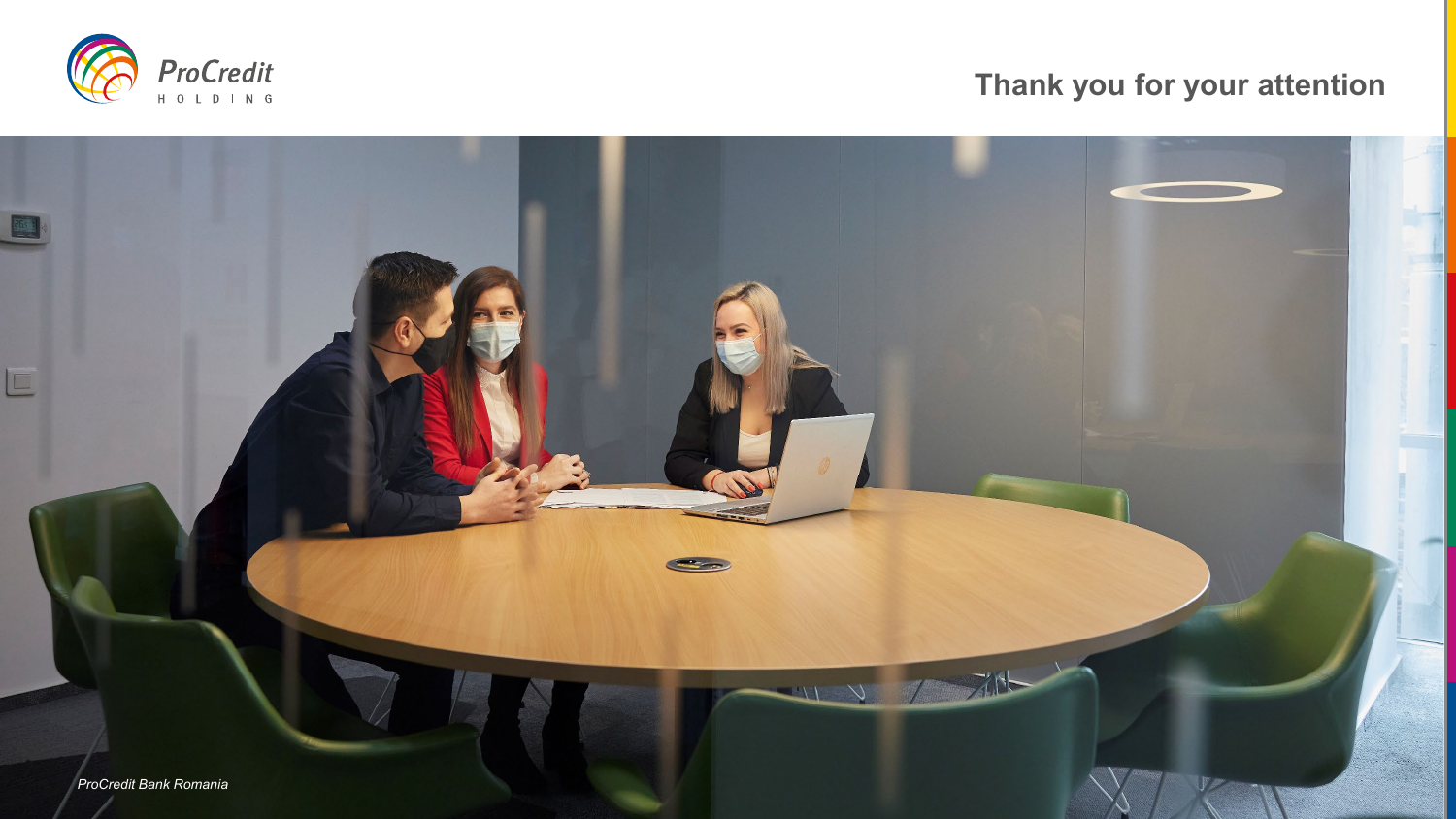

Slide 2:

- " "Development of default portfolio and PAR 30": No definition of default available before 2016; all numbers based on the scope of continuing operations as of today
- Cost of risk H1-21 annualized